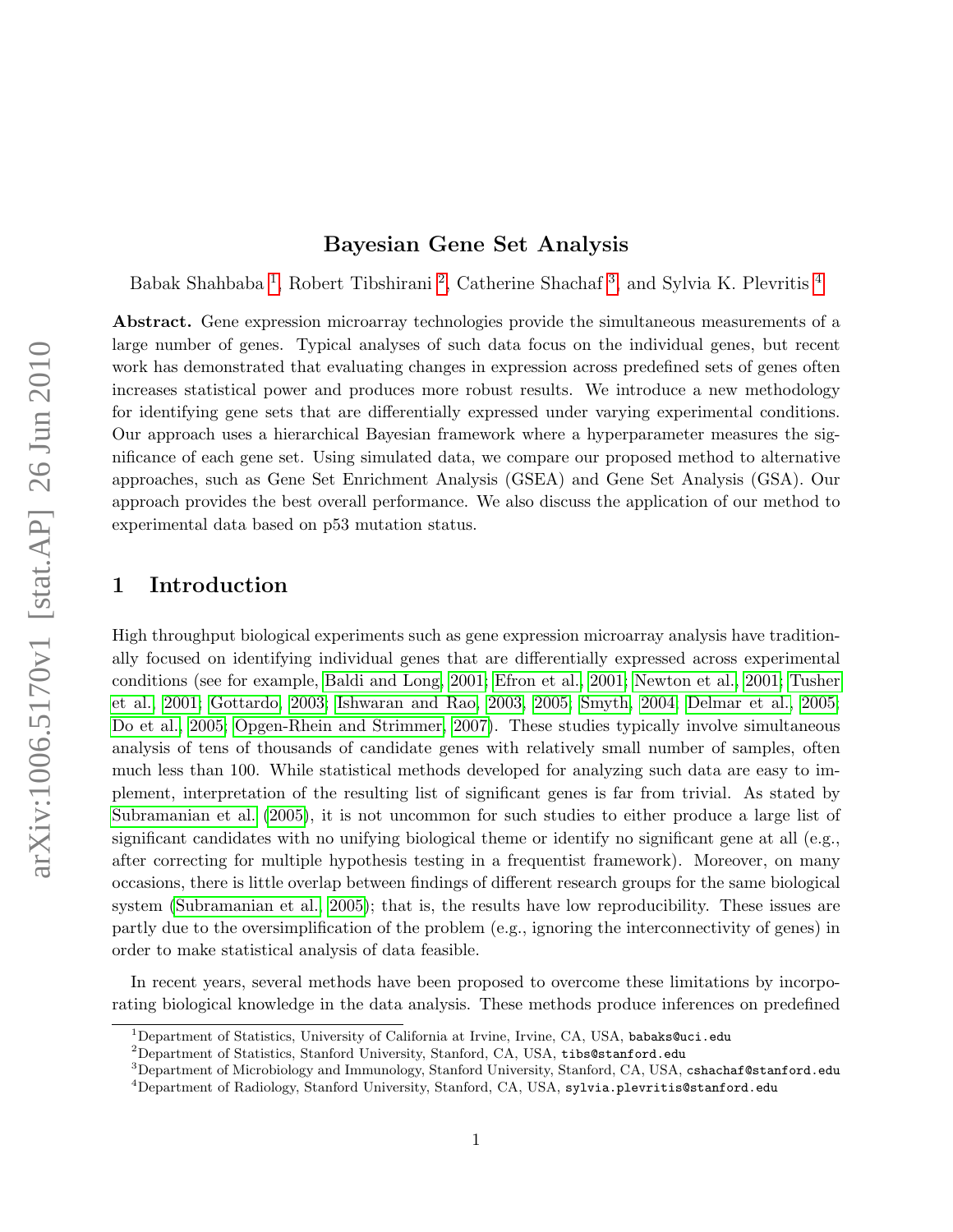sets of genes as opposed to individual genes [\(Virtaneva et al., 2001;](#page-16-0) [Pavlidis et al., 2002;](#page-15-5) [Mootha](#page-14-7) [et al., 2003;](#page-14-7) [Smyth, 2004;](#page-15-2) [Rahnenfuhrer et al., 2004;](#page-15-6) [Subramanian et al., 2005;](#page-15-4) [Barry et al., 2005;](#page-14-8) [Newton et al., 2007;](#page-15-7) [Efron and Tibshirani, 2007\)](#page-14-9). The gene sets are defined based on prior biological information such as biochemical pathways or similarity of gene sequences. Shifting the focus of analysis from individual genes towards groups of genes often increases statistical power and leads to more reproducible results [\(Efron and Tibshirani, 2007\)](#page-14-9).

Typically, gene set analysis methods start with a collection of gene sets  $S_1, S_2, \ldots, S_K$  defined based on some prior information. Then, for each individual gene, a statistic,  $z$ , (e.g., two sample t-statistic), is calculated to measure the amount of support for its corresponding hypothesis. Then, for each gene set  $S_s$ , a set-level statistic  $T_s$  is calculated as a function of individual statistics  $\mathbf{z_s} = \{z_{s1}, z_{s2}, ..., z_{s\ell_s}\},\$  where  $\ell_s$  is the number of genes assigned to that set. The significance of  $T_s$ is assessed by using a permutation test where the class labels are repeatedly permuted.

One of the most widely used methods for analyzing gene sets is Gene Set Enrichment Analysis (GSEA). The gene-level test statistic,  $z$ , in GSEA is calculated using t-test when the analysis involves two classes (e.g., treatment vs. control). The set-level statistic for each set is defined as a signed Kolmogorov-Smirnov (KS) statistic based on the distribution of  $z_s$  and that of its complement,  $z_s^c$ , which includes all genes that are not included in the set s. Recall that the KS statistic quantifies the distance between the empirical cumulative distribution function of a sample (in this case, the gene set of interest) and that of a reference sample (in this case, the complement set). The sign represents the direction of shift in the distribution.

The GSEA method poses several statistical concerns [\(Damian and Gorfine, 2004;](#page-14-10) [Efron and](#page-14-9) [Tibshirani, 2007\)](#page-14-9). For example, [Efron and Tibshirani](#page-14-9) [\(2007\)](#page-14-9) argue that while GSEAs dependence on KS is reasonable, it is not necessarily the best choice. This is because KS is sensitive to change in the distribution of  $z$  scores across the whole distribution, whereas we are interested mainly in changes in lower and upper distribution tails, where genes are statistically significant. [Efron and](#page-14-9) [Tibshirani](#page-14-9) [\(2007\)](#page-14-9) propose an alternative approach that has a significant power advantage over GSEA. Their method uses the a new statistic called *maxmean*. For each gene set, maxmean is calculated by first separating negative and positive z-scores (i.e., separating downregulated and upregulated genes within the set). Then, we set the positive z-scores to 0 and take the average over all scores (zeros included). We denote this average as  $T^-$ . Next, we set all negative z-scores to 0 and take the average over all scores (zeros include). We denote this average as  $T^+$ . The maxmean statistic,  $T_{max}$ , is the larger average in absolute value; that is,  $T_{max} = \max(|T^{-1}|, |T^{+}|)$ .

In their paper, [Efron and Tibshirani](#page-14-9) [\(2007\)](#page-14-9) also argue that any method for assessing gene sets should compare a given gene set score not only to scores from permutations of the sample labels, but also to scores from sets formed by random selections of genes. To illustrate this concept, they generated data on 1000 genes and 50 samples, with each consecutive non-overlapping block of 20 genes considered to be a gene set. The first 25 samples are the control group, and the second 25 samples are the treatment group. First they generated each data value independently from  $N(0, 1)$ , and then they increased the expression values for the treatment group by the constant 2.5 for the first 10 genes in each gene set. This way, all of the maxmean scores look significantly large compared to the permutation values. But they argue that given the way that the data were generated, there seems to be nothing special about any one gene set. To address this issue, they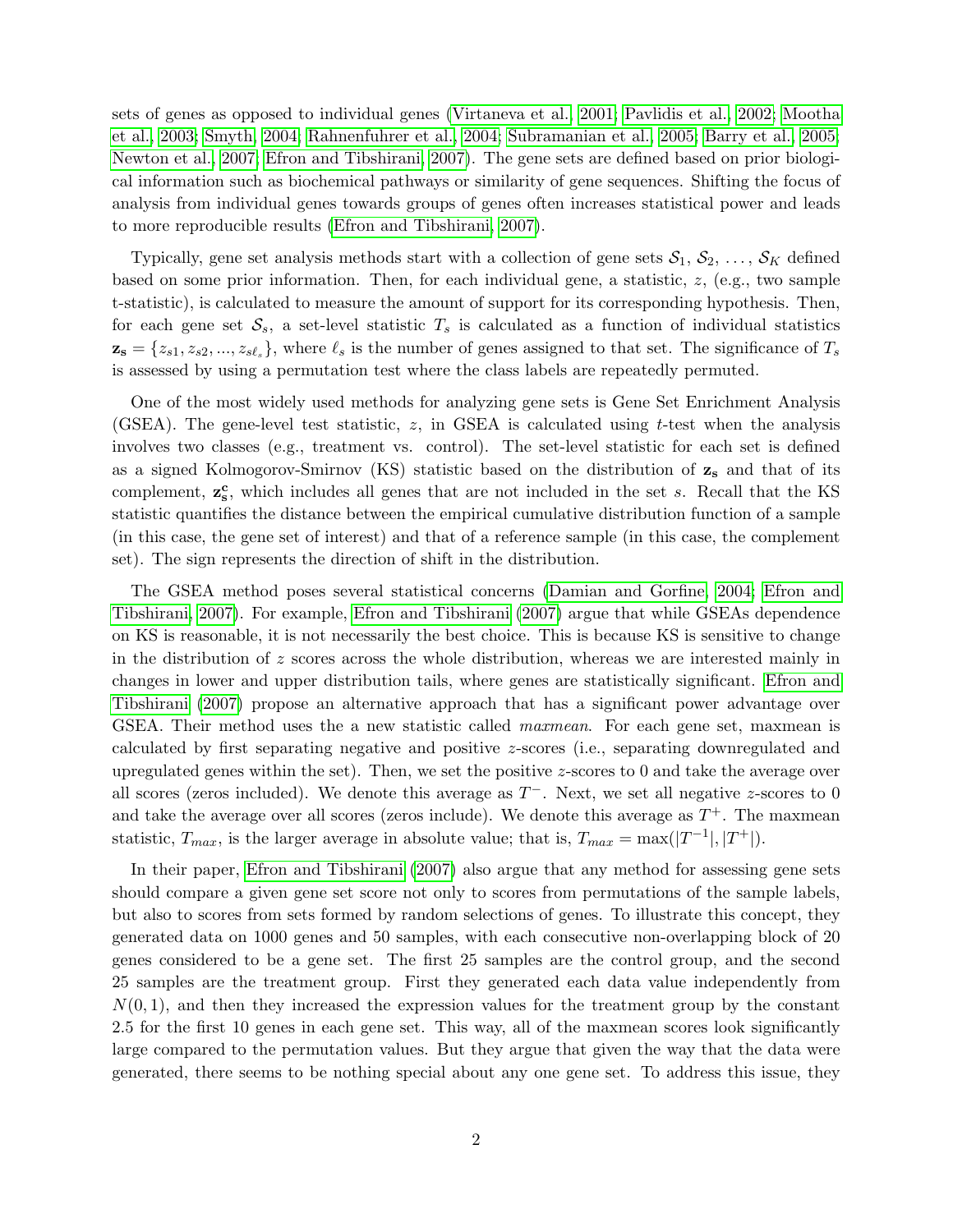propose restandardization, where they center and scale the maxmean statistic by its mean and standard deviation under the randomization of genes among gene sets. This way, no gene set would be selected as significant.

Although the maxmean statistic has several advantages (e.g., higher statistical power) over other statistics, it has some limitations. More specifically, we believe that the maxmean statistic performs well when almost all significant candidate genes in a set are either upregulated or downregulated. To illustrate this, consider two gene sets,  $S_1$  and  $S_2$ , each with 100 genes. In the first set, 50 genes have z-scores equal to −2, and the z-scores of the remaining genes are zero. The second gene set also has 50 z-scores of  $-2$ ; however, the remaining genes have z-scores equal to 1.5. While it is possible that for a given experiment one might regard  $S_2$  as a more significant gene set compared to  $S_1$ , the maxmean score for both gene sets is 1. In general, maxmean mainly captures changes in the dominating regulation direction, ignoring (to some extent) when differentially expressed genes within a set do not necessarily move in the same direction.

In this paper, we propose an alternative hierarchical Bayesian method for gene set analysis. In the next section, we describe our method in detail. In Section 3, we use simulated data to evaluate the performance of our model. We compare our model to several other approaches including GSEA [\(Subramanian et al., 2005\)](#page-15-4) and GSA [\(Efron and Tibshirani, 2007\)](#page-14-9). Section 4 shows the results from applying our model to real data. Finally, Section 5 is devoted to discussion and future directions.

## 2 Bayesian analysis of gene sets

We denote the  $i^{th}$  observed expression of gene g in set s as  $y_{sgi}$ . Given the class label  $x_i$ , where  $x_i \in \{0,1\}$  (i.e., control=0, treatment=1), we assume the following model for  $y_{sgi}$ :

$$
y_{sgi} = \alpha_{sg} + \beta_{sg} x_i + \epsilon_{sgi} \qquad g = 1, 2, \dots, \ell_s
$$
  

$$
\epsilon_{sgi} \sim N(0, \sigma_{sg}^2)
$$

Here,  $\alpha_{sg}$  is the overall mean of expression for gene  $\mathcal{G}_g$  in the set  $\mathcal{S}_s$ , and  $\beta_{sg}$  is the expected change in the expression of this gene between the control group (i.e.,  $x_i = 0$ ) and the treatment group (i.e.,  $x_i = 1$ ). The model therefore can be considered as a simple linear mixed-effects model, where  $\beta_{sq}$ are the random effects associated with the class variable. We could therefore use a mixed effects ANOVA model to evaluate the overall significance of a gene set, where the null hypothesis is defined as  $H_0: \beta_{s1} = \ldots = \beta_{s\ell_s} = 0$ . Alternatively, assuming that  $\beta_{sg} \sim N(0, \tau_s^2)$ , we have  $H_0: \tau_s^2 = 0$ . Standard computer packages such as *nlme* and *lme4* in R could be used for such analysis. Note however that the clustering of observations is based on genes (i.e., variables) as opposed to subjects (which is more common in mixed-effects models).

#### 2.1 A hierarchical Bayesian model

A simple mixed-effects model with a fixed intercept and a random effect parameter is equivalent to a simple hierarchical Bayesian model with uniform prior on the intercept and a normal prior (with mean 0 and unknown variance) on the random effect parameter. However, compared to mixedeffects models, hierarchical Bayesian models are more flexible, and as discussed in this paper,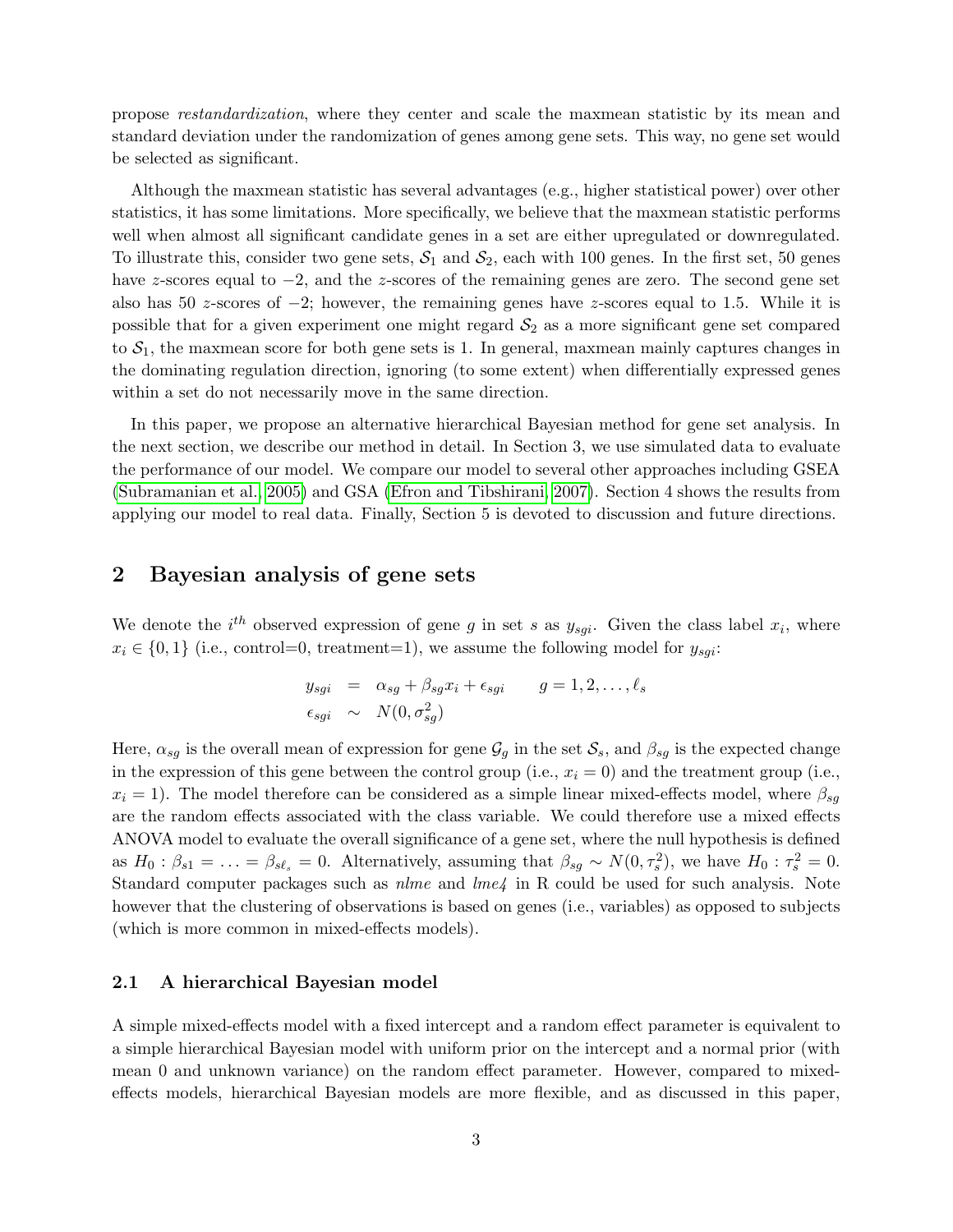they can easily handle more complex data structure such as overlaps between gene sets. Using appropriately informative (i.e., reasonably broad) hyperpriors, these models can also accommodate shrinkage of  $\beta$ 's and their corresponding variance  $\tau_s^2$  towards zero when the gene set as a whole is not significant. This way, they avoid strong influences of one or two differentially expressed genes on the overall measure of significance for the set. Moreover, by using more flexible priors, such as the mixture prior proposed in the in this paper, we can mitigate the negative effect of wrong model assumptions (e.g., normality of random effects when they are not normally distributed). Therefore, we believe that models with random effects are more naturally discussed within the hierarchical Bayesian framework where by default all parameters are considered to be random (in general, there is no fixed effect). Here, we use the following prior distributions for the parameters of our model:

$$
\sigma_{sg}^2|\xi, \eta \sim \text{Inv-}\chi^2(\xi, \eta^2)
$$
  
\n
$$
\alpha_{sg}|\gamma \sim N(0, \gamma^2)
$$
  
\n
$$
\beta_{sg}|\tau \sim N(0, \tau_s^2)
$$

Note that the priors for  $\sigma_{sg}^2$  and  $\alpha_{sg}$  are the same for all genes regardless of their associated gene sets. We could set  $\xi, \eta$  and  $\gamma$  to some constant values such that the resulting distributions are appropriately broad giving reasonable prior probability to the set of possible values. For simplicity, however, we use non-informative priors for this parameters. To this end, we assume  $P(\alpha_{sg}, \sigma_{sg}^2) \propto$  $1/\sigma_{sg}^2$ . For  $\sigma_{sg}^2$ , this is equivalent to setting  $\xi = 0$  and  $\eta = 1$ . For  $\alpha_{sg}$ , this is equivalent to the limit of the normal distribution when we take  $\gamma^2 \to \infty$ .

For the prior of  $\beta_{sg}$ , we regard  $\tau_s^2$  as hyperparameter with its own hyperprior,  $\tau_s^2 \sim Inv-\chi^2(\nu, \phi^2)$ . Note that  $\tau_s^2$  is a shared by all genes in the set  $\mathcal{S}_s$  (throughout this paper, we assume that gene expression values are normalized). The role of  $\tau_s^2$  is to adjust the distribution of  $\beta$ 's within a gene set. If a gene is not differentially expressed, its corresponding  $\beta$  moves close to zero in posterior. This will be accommodated by small values of  $\tau_s^2$ . If a large number of genes in a set are not differentially expressed (i.e., negligible amounts of shift are observed), the hyperparameter  $\tau_s^2$ , which is shared by all the genes in the set, would shrink towards zero. If a gene is in fact significant, we expect a large shift in its expression value for the case group, which in turn makes the posterior distribution of  $\beta$  move away from zero. When the gene set includes a large number of significant genes,  $\tau_s^2$  becomes larger in posterior to allow for large values of  $\beta$ . Therefore, we can evaluate the overall significance of a gene set based on the posterior distribution of  $\tau_s^2$ : for a less significant gene set, the posterior distribution of  $\tau^2$  shrinks towards zero, whereas for a significant gene set, the posterior distribution would higher probabilities to large values of  $\tau^2$ . Similarly, we can evaluate significance of individual genes within a set using the posterior distribution of their corresponding  $\beta$ : the posterior distribution of  $\beta$  for a more significant gene would be away from zero (we can quantify significance of gene by measuring the posterior tail probability of zero).

This hierarchical Bayesian model introduces prior correlation between the absolute values of  $β$ 's for genes within one set, while  $β$ 's associated with genes in different sets remain independent. We illustrate this by showing samples simulated from the above hierarchical prior. Consider two gene sets each with two genes whose expressions are measured under two different experimental conditions. We generate samples from the prior as follows. For each gene set, we first sample  $\eta \sim \text{Inv} - \chi^2(1, 0.5)$ . Next, given the current value of  $\eta$ , we sample  $\tau_1$  and  $\tau_2$  from Inv  $-\chi^2(1, eta)$ . Finally, we sample 100  $\beta$ 's from  $N(0, \tau)$  and measure the correlation between the absolute values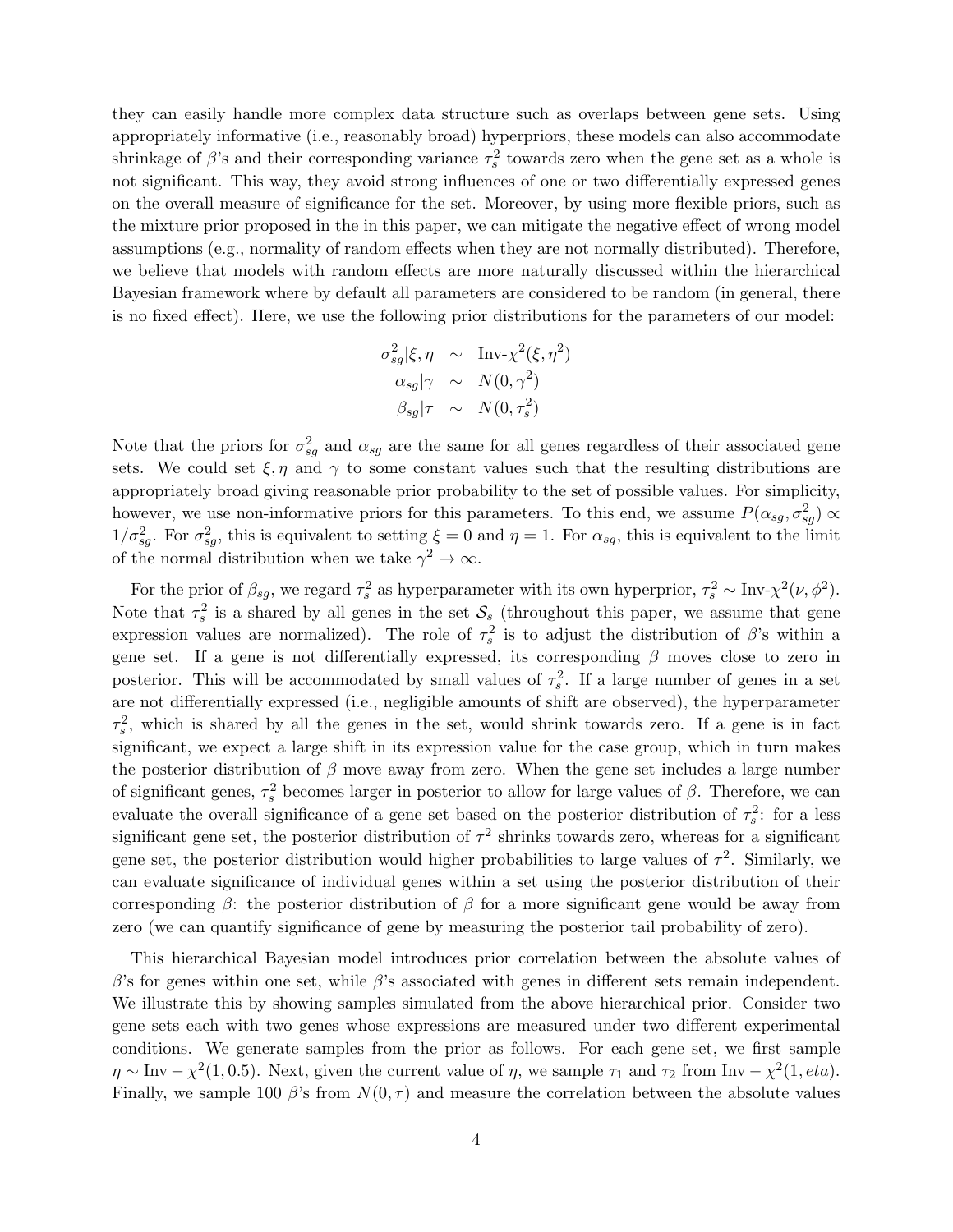

<span id="page-4-0"></span>Figure 1: Comparing the histogram of correlation between absolute values of  $\beta$ 's for two genes in one set (solid line) to the corresponding histogram of the correlation between the absolute values of  $\beta$ 's for genes in two different sets (dashed line).

of  $\beta$ 's for genes in one set (denoted as  $r_1$ ) as well as the correlation between the absolute values of  $\beta$ 's for genes in two different gene sets (denoted as  $r_0$ ). We repeat this procedure 1000 times. The histograms for  $r_0$  and  $r_1$  are presented in Figure [1.](#page-4-0) As shown, the correlation between  $|\beta|$ 's tends to be higher for genes within the same set compared to that of genes in different sets. Therefore, if the gene sets are defined properly, we expect that the informative prior incorporated in our model results in better performance in terms of identifying significant pathways.

To illustrate the above approach, we use a simple simulation study. We first generate a dataset with 1000 candidate genes and 30 samples such that the first 15 samples are assigned to the control group, and the rest to treatment group. We assume that each consecutive non-overlapping block of 20 genes forms a set; that is, there are 50 gene sets in total. The values for all genes are first sampled independently from  $N(0, 1)$ . To make a gene significant, we add then the constant 1 to the expression values for the treatment group. In Set 1 we make all 20 genes significant. In Set 2, we make only half of the genes (i.e., 10) significant. We reduce the number of significant genes to 5 for Set 3 and to 2 for Set 4. We keep the remaining 46 gene sets (i.e., Sets 5-50) as non significant. Therefor, the significance of gene sets reduces from Set 1 to Set 4, and there is no association between the class variable and Sets 5-50. We use our hierarchical Bayesian method to evaluate the significance of these gene sets.

Figure [2](#page-5-0) shows the posterior distribution of  $\tau^2$  for the 50 gene sets. As we can see, there is a clear separation between the posterior distribution of  $\tau^2$  for Set 1 and the posterior distributions of  $\tau^2$  for Sets 5-50. As the number of significant genes reduces from Set 1 to Set 4, the posterior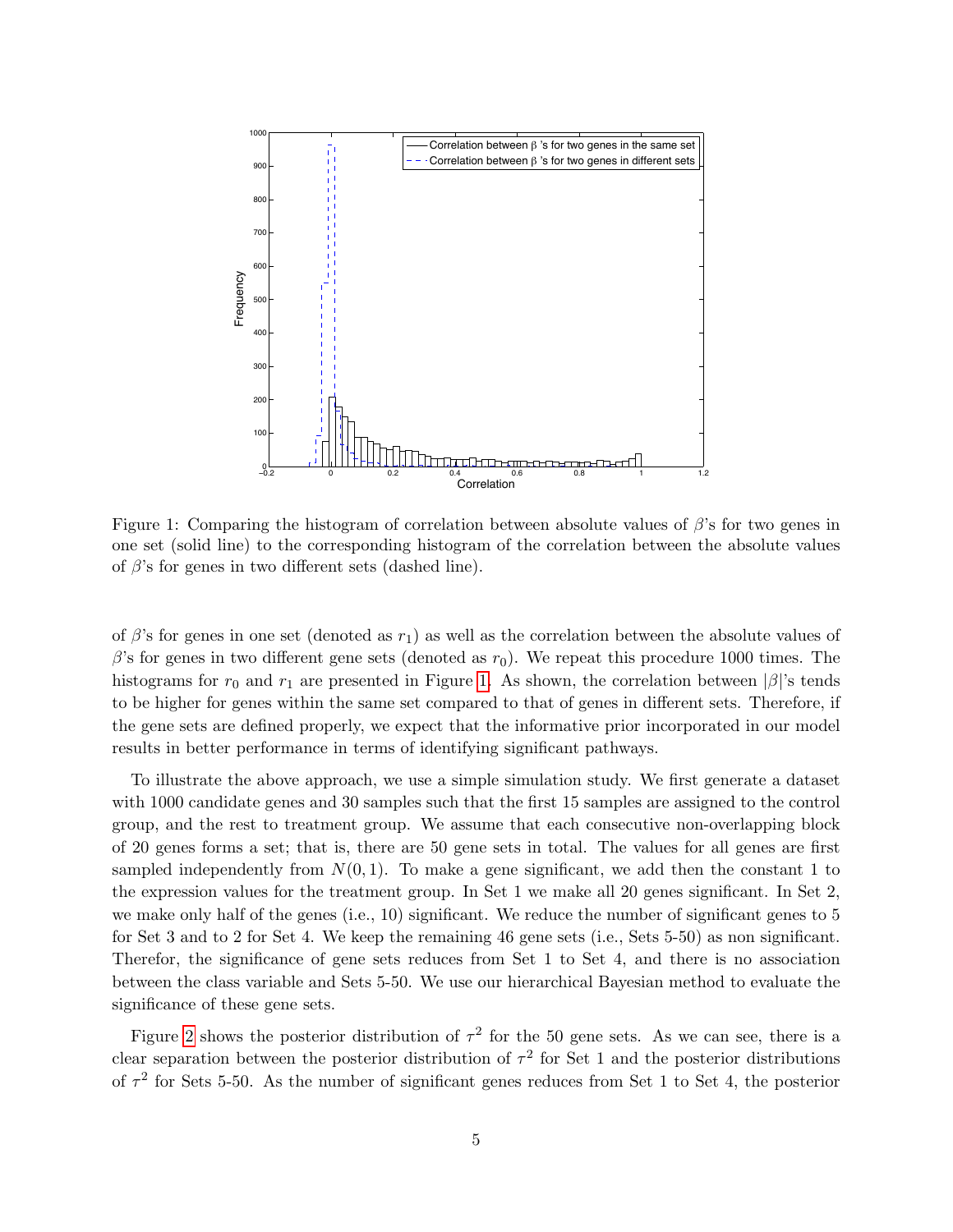

<span id="page-5-0"></span>Figure 2: Left panel: Posterior distribution of the hyperparameter  $\tau^2$  for 50 simulated gene sets. Sets 1-4 have 20, 10, 5, and 2 significant genes respectively. Sets 5-50 contain no significant genes. Right panel: Posterior distribution of  $\beta$  for individual genes in Set 2, where only 10 genes are significantly upregulated (the constant 1 is added to the expression values for the treatment group).

distribution of  $\tau^2$  shrinks towards 0. The posterior distribution of  $\tau^2$  for Set 4 (where only 2 genes out of 20 are significant) is very similar to the posterior distribution of  $\tau^2$  for Sets 5-50. The posterior expectation of  $\tau^2$  for Sets 1 to 4 are 1.11, 0.55, 0.23, and 0.02 respectively. The posterior expectation of  $\tau^2$  for Sets 5-50 ranges from 0.02 to 0.05.

As mentioned above, we can use the posterior distribution of  $\beta$ 's to evaluate the significance of individual genes. Figure ?? shows the posterior distribution of  $\beta$  for individual genes in Set 2 (where only 10 genes out of 20 are significant). As we can see, for the significant genes, the posterior distributions of  $\beta$  moves away from 0 (in this case to the right since genes are upregulated).

#### 2.2 Gene set selection via mixture priors

The above approach could be useful for ranking gene sets in terms of their significance based on, for example, posterior expectations of  $\tau^2$ ; that is, the higher the posterior expectation of  $\tau^2$ , the more significant the gene set. However, in many practical problems, an automatic mechanism for selecting significant gene sets (or genes) is required. For linear mixed-effects models, we could obviously use p-values with a cutoff that has been adjusted to control the family-wise error rate (i.e., the chance of making at least one type I error) or false discovery rate (i.e., the expected proportion of false positives among the rejected null hypotheses). For our model, we do this by using a mixture prior, similar to that of [George and Mcculloch](#page-14-11) [\(1993\)](#page-14-11) and [Ishwaran and Rao](#page-14-4) [\(2005\)](#page-14-4), instead of a simple scaled-inv- $\chi^2$  distribution as the prior of  $\tau_s^2$ . That is, we assume

$$
\tau_s^2 \sim (1 - \lambda)F_0 + \lambda F_1,
$$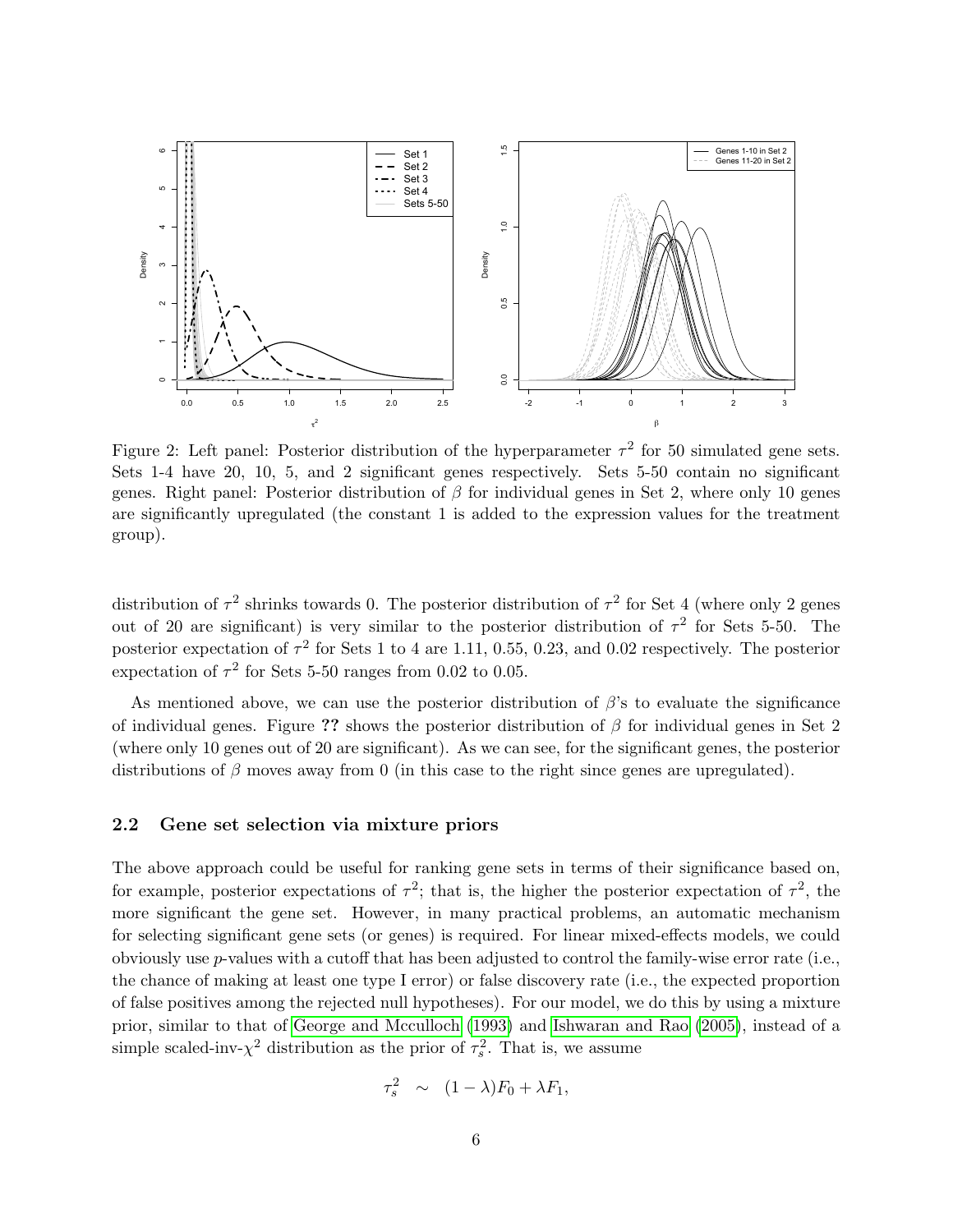

Figure 3: Three scaled-inv- $\chi^2$  distributions with the same degrees of freedom and different scale parameters. As the scale parameter increases, the distribution moves to the right giving higher probabilities to large values of  $\tau^2$ .

where  $F_0$  and  $F_1$  are the distributions of  $\tau_s^2$  under the null and alternative hypotheses respectively, and  $\lambda$  is the probability that  $\tau_s^2$  is generated under the alternative. As mentioned before, under the null hypothesis of no relationship between a gene set and the class variable, we have  $\tau_s^2 = 0$ . Therefore, we could assume that under the null  $F_0 \equiv \delta_0$  (i.e., point mass distribution at 0). However, making such assumption is appropriate if we are using the correct model (e.g., all the relevant factors are included in the model), and data in fact conform with the model assumptions. This rarely happens in reality. A more reasonable assumption is that under the null  $\tau_s^2$  are quite small and close to zero. Therefore, we assume the following mixture prior for  $\tau_s^2$ :

$$
\tau_s^2 | \lambda, \phi_0, \phi_1 \sim (1 - \lambda) \operatorname{Inv}(\chi^2(\nu, \phi_0^2) + \lambda \operatorname{Inv}(\chi^2(\nu, \phi_0^2 + \phi_1^2))
$$
  

$$
\phi_0^2, \phi_1^2 \sim \operatorname{Gamma}(1, 1)
$$
  

$$
\nu \sim \operatorname{Gamma}(1, 1)
$$
  

$$
\lambda \sim \operatorname{Beta}(1, 1)
$$

This way, the distribution of  $\tau_s^2$  are assumed to come from two different distributions: a scaledinv- $\chi^2$  distribution with a relatively small scale parameter  $\phi_0^2$ , and a scaled-inv- $\chi^2$  with a relatively larger scale parameter  $\phi_0^2 + \phi_1^2$ . As shown in Figure [4,](#page-7-0) for a given degrees of freedom, as the scale parameter increases, scaled-inv- $\chi^2$  distribution gives higher probability to large values of random variable (i.e., the distribution moves to the right). Therefore, our prior separates  $\tau_s^2$  into two groups. One group includes small values of  $\tau^2$  with  $\text{Inv-}\chi^2(\nu,\phi_0^2)$  distribution. These  $\tau_s^2$  are assumed to be generated under the null hypothesis. The second group includes large values of  $\tau^2$ with Inv- $\chi^2(\nu, \phi_0^2 + \phi_1^2)$ . These  $\tau_s^2$  are assumed to be generated under the alternative hypothesis.

For  $\lambda$ , we use a conjugate Beta prior. Throughout this paper, we assume  $a = b = 1$ , which is equivalent to the Uniform $(0, 1)$  distribution, which is a noninformative prior. In practice, we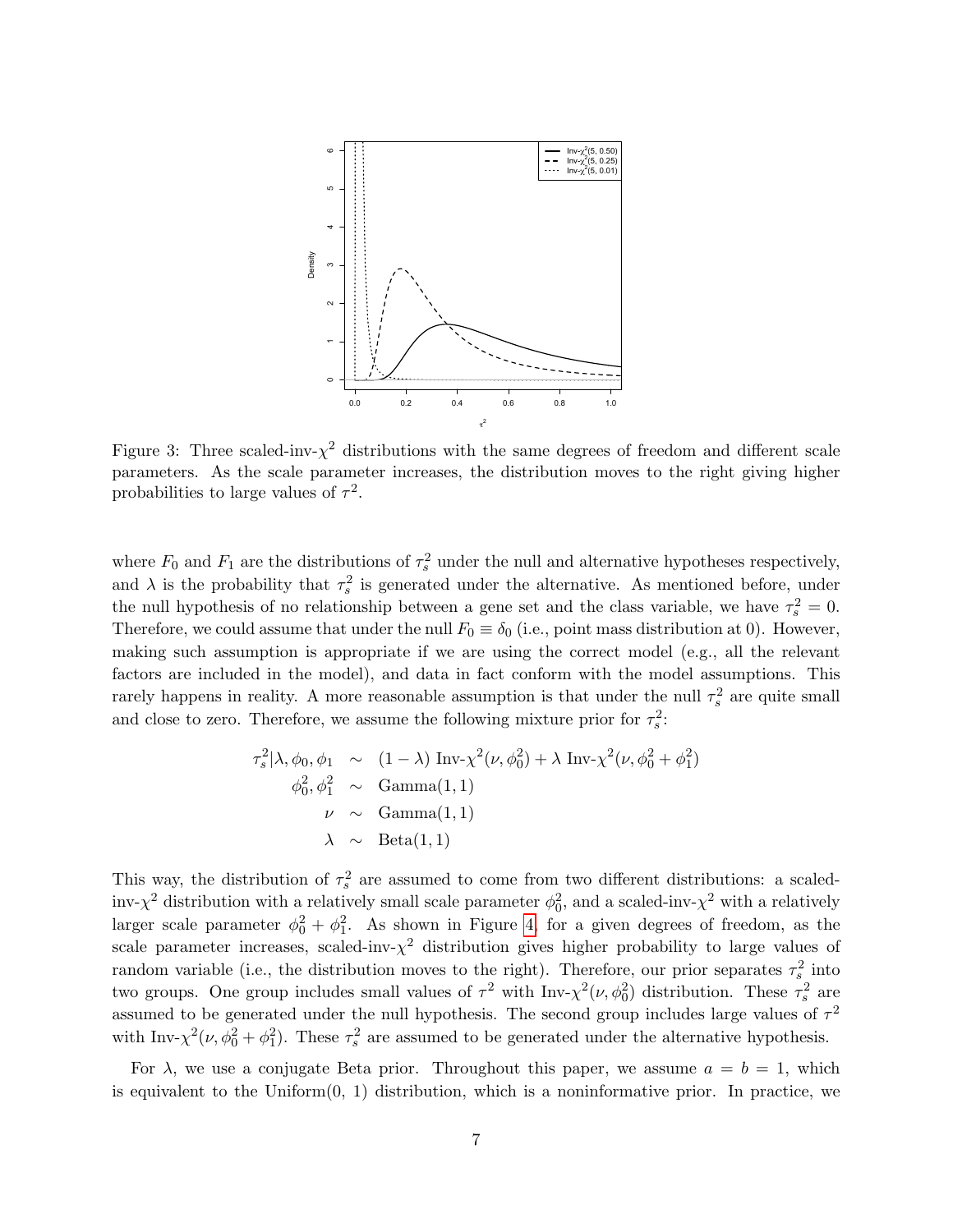

<span id="page-7-0"></span>Figure 4: Histogram of  $P(v = 0|D)$  for simulated data where all gene sets are equally upregulated such that no gene set is special.

might expect that only a small number of gene sets are significant and use informative priors such as  $Beta(1, 10)$ .

To facilitate posterior sampling, we use the data augmentation approach [\(Tanner and Wong,](#page-15-8) [1987\)](#page-15-8) by introducing binary latent variables  $v_s \sim \text{Bernoulli}(\lambda)$  such that

$$
\tau_s^2 | v_s, \phi_0, \phi_1 \sim (1 - v_s) \operatorname{Inv}(\chi^2(\nu, \phi_0^2) + v_s \operatorname{Inv}(\chi^2(\nu, \phi_0^2 + \phi_1^2)).
$$

Alternatively, we can write the above prior as

$$
\begin{cases} \tau_s^2 | v_s = 0, \nu, \phi_0 \sim \text{Inv-}\chi^2(\nu, \phi_0^2) \\ \tau_s^2 | v_s = 1, \nu, \phi_0, \phi_1 \sim \text{Inv-}\chi^2(\nu, \phi_0^2 + \phi_1^2) \end{cases}
$$

Note that we can use the posterior distribution of  $v<sub>s</sub>$  given the observed data,  $D$ , to evaluate the significance of each gene set. To this end, we use  $P(v_s = 0|D)$  (integrated over all other parameters) as an estimate for the posterior probability of  $H_0$  given the data,  $P(H_0|D)$ .

We applied this model to the simulated data discussed above. For Sets 1-4, the estimated values for  $P(v_s = 0|D)$  are 0.002, 0.008, 0.06, and 0.99 respectively. For Sets 5-50 (non significant genes sets) this probability ranges from 0.96 to 1.

One advantage of our model is that it automatically performs a form of what [Efron and Tibshirani](#page-14-9) [\(2007\)](#page-14-9) called restandardization. To show this, we generate data similar to the illustrative example above, but this time we increase the expression values for the treatment group by 1 unit for half of the genes in every gene set. This way, we make half of the genes in each set upregulated, but there is nothing special about any of the gene sets. Figure ?? shows the histogram of  $P(v = 0|D)$ for this data set. Notice that the values of  $P(v = 0|D)$  are centered around 0.5. They range from 0.29 to 0.77, which is consistent with the fact that no set is special.

#### 2.3 Posterior sampling

The priors used in this paper are all conditionally conjugate except for the priors used for scale parameters of scaled-inv- $\chi^2$  distributions (e.g.,  $\nu$ ,  $\phi_0^2$  and  $\phi_1^2$ ). Using conjugate priors make posterior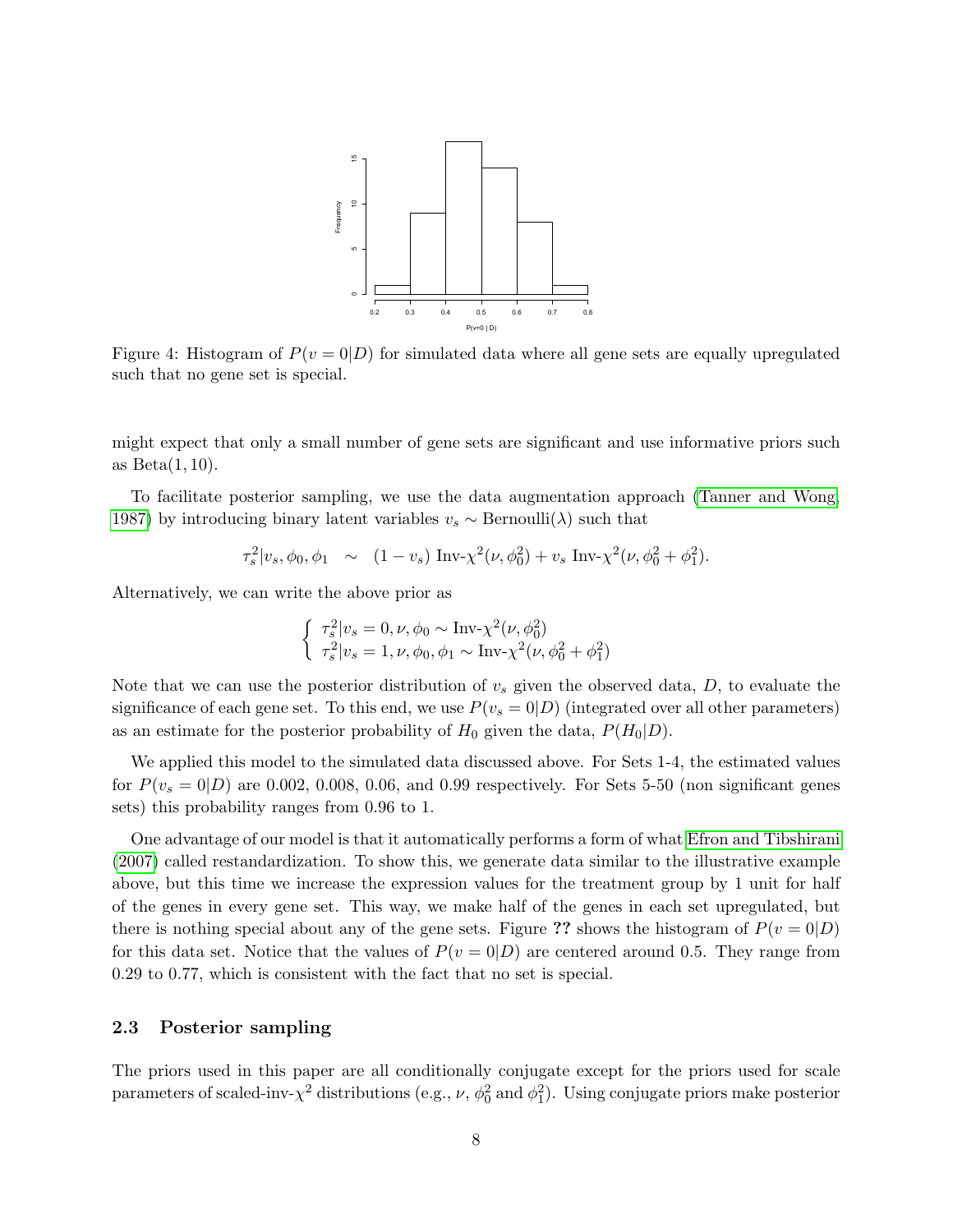sampling easier since posterior distributions are conditionally tractable and we can use the Gibbs sampler. The posterior distributions for  $\sigma_{sg}^2$  and  $\alpha_{sg}$  given all other parameters are as follows:

$$
\sigma_{sg}^2|. \sim \text{Inv-}\chi^2\left(n, \frac{\sum_{i=1}^n (y_{sgi} - \alpha_{sg} - \beta_{sg}x_i)^2}{n}\right)
$$

$$
\alpha_{sg}|. \sim N\left(\frac{\sum_{i}^n (y_{sgi} - \beta_{sg}x_i)}{n}, \frac{\sigma_{sg}^2}{n}\right).
$$

,

Samples from the posterior distribution of  $\beta_{sg}$  obtained given the updated values of the above parameters as well as the current value of  $\tau_s^2$ ,

$$
\beta_{sg}|.\sim N\Big(\frac{\frac{1}{\sigma_{sg}^2}\sum_{i}^{n}(y_{sgi}-\alpha_{sg})x_i}{\frac{1}{\tau_{s}^2}+\frac{\sum_{i}^{n}x_i}{\sigma_{sg}^2}},\Big[\frac{1}{\tau_{s}^2}+\frac{\sum_{i}^{n}x_i}{\sigma_{sg}^2}\Big]^{-1}\Big)
$$

The posterior distribution of  $\tau_s^2$  has a closed form given the current values of  $\beta$ 's,  $v_s$ ,  $\nu$ ,  $\phi_0^2$  and  $\phi_1^2$ ,

$$
\begin{cases}\n\tau_s^2 | v_s = 0, \nu, \phi_0^2, \beta \sim \text{Inv-}\chi^2 \Big( \nu + \ell_s, \frac{\nu \phi_0^2 + \sum_{g=1}^{\ell_s} (\beta_{sg})^2}{\nu + \ell_s} \Big), \\
\tau_s^2 | v_s = 1, \nu, \phi_0^2, \phi_1^2, \beta \sim \text{Inv-}\chi^2 \Big( \nu + \ell_s, \frac{\nu (\phi_0^2 + \phi_1^2) + \sum_{g=1}^{\ell_s} (\beta_{sg})^2}{\nu_0 + \ell_s} \Big). \n\end{cases}
$$

We sample  $v_s$  from a Bernoulli distribution with the following probability:

$$
P(v_s = 1 | \tau_s^2, \nu, \phi_0^2, \phi_1^2, \lambda) = \frac{\lambda f(\tau_s^2 | \nu, \phi_0^2 + \phi_1^2)}{(1 - \lambda)f(\tau_s^2 | \nu, \phi_0^2) + \lambda f(\tau_s^2 | \nu, \phi_0^2 + \phi_1^2)},
$$

where  $f(\tau_s^2|\nu, \phi_0^2)$  and  $f(\tau_s^2|\nu, \phi_0^2+\phi_1^2)$  are densities for scaled-inv- $\chi^2$  distributions. The conditional posterior distribution of  $\lambda$  also has a closed form,

$$
\lambda \sim \text{Beta}(a + \sum_{s}^{K} v_s, b + K - \sum_{s}^{K} v_s).
$$

Here,  $K$  is the total number of gene sets.

Because priors for  $\nu, \phi_0^2$  and  $\phi_1^2$  are not conditionally conjugate, we cannot use the Gibbs sampler for these parameters. Note that the computational burden is negligible. To sample from the posterior distribution of  $\nu, \phi_0^2$  and  $\phi_1^2$ , we use single-variable slice sampling [\(Neal, 2003\)](#page-15-9). At each iteration, we use the "stepping out" procedure to find the interval around the current point and the "shrinkage" procedure for sampling from the interval.

## 3 Results for simulated datasets

We conduct six simulation studies in order to evaluate the performance of our approach, henceforth called Bayesian Gene Set Analysis (BGSA), in identifying significant sets. More specifically, we compare our BGSA model to a linear mixed-effects (LME) model, GSEA [\(Subramanian et al.,](#page-15-4) [2005\)](#page-15-4), maxmean statistic [\(Efron and Tibshirani, 2007\)](#page-14-9), and two other summary statistics based on the mean of  $z_i$  and the mean of  $|z_i|$ , which we refer to as Mean.z and Mean.abs.z respectively. For the LME model, we use *lme4* package in R. We evaluate the significance of each gene set by comparing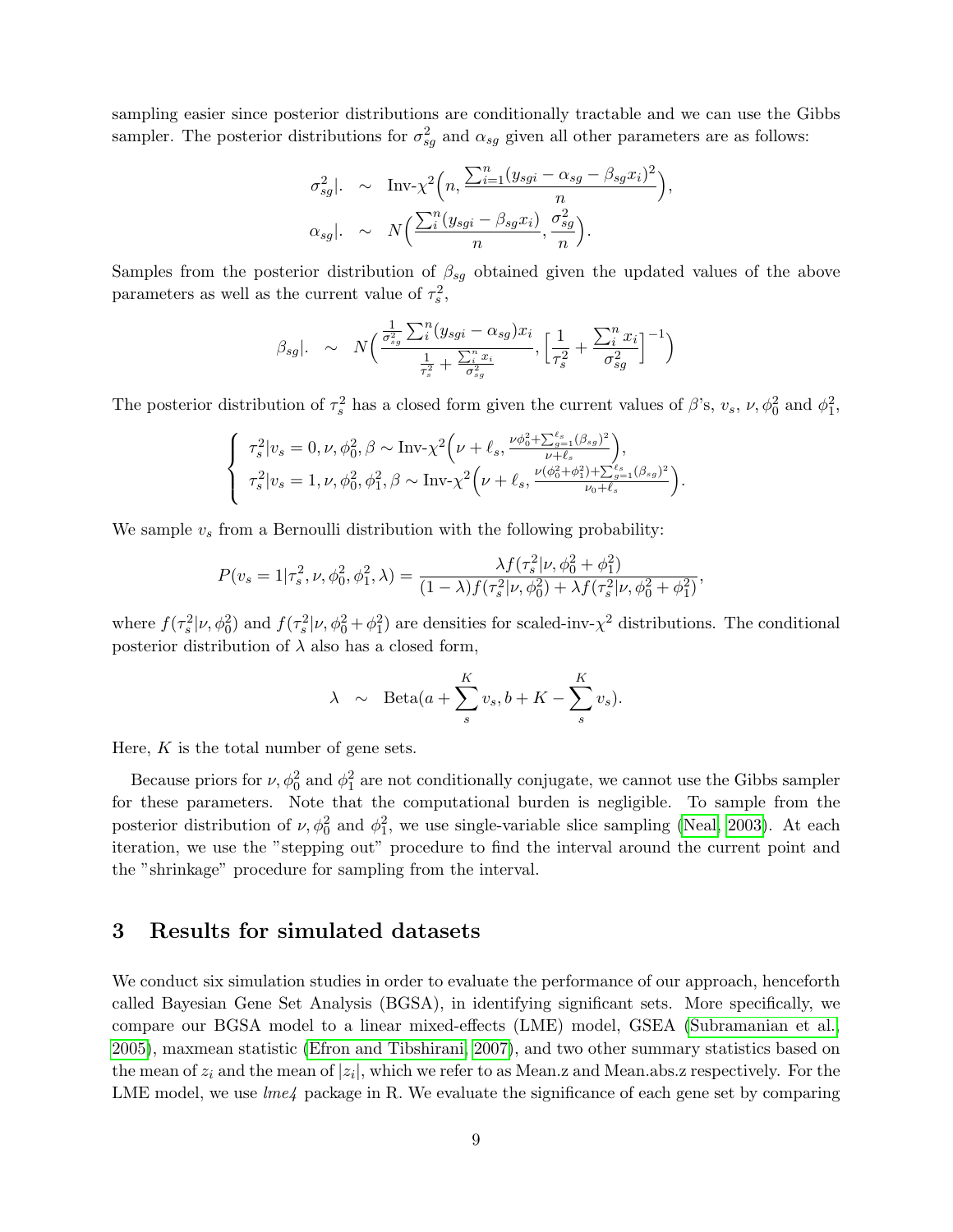two nested models. The first model is a full model that includes the intercepts  $\alpha_{sg}$  and random coefficients  $\beta_{sq}$ . The second model is a reduced model where x is removed from the full model. The p-value for each gene set is obtained using the *anova* function in R. For GSEA, we use the publicly available R package (http://www.broad.mit.edu/gsea) called R-GSEA. Maxmean, Mean.z and Mean.abs.z statistics are obtained using the GSA software available from [http://www-stat.](http://www-stat.stanford.edu/~tibs/GSA/index.html) [stanford.edu/~tibs/GSA/index.html](http://www-stat.stanford.edu/~tibs/GSA/index.html). The computer programs for all the above models along with the R script to simulate data are available online at  $http://ics.uci.edu/~babak/Codes.$  $http://ics.uci.edu/~babak/Codes.$ 

In all six simulations, there are 1000 genes and 10 subjects (5 subjects are the control group and 5 subjects are the treatment group). The genes are randomly assigned to 50 gene sets. The number of genes in each set is itself random. The objective of the first simulation is to evaluate models based on data that conform with the normality assumptions for gene expression and random effects. To this end, we generate gene expression values by randomly sampling from  $N(0, 1)$ . For the first 5 gene sets, we randomly select a subset of genes to be differentially expressed. For each gene in this subset, we shift the expression values for the treatment group by a constant, which is randomly sampled from  $N(0, 1)$ . Note that the amount of shifts is different between genes, it could be positive (i.e., upregulated) or negative (i.e., downregulated), and it could be large or small. This procedure is repeated 100 times, each time a new dataset is generated. The above discussed methods are used for analyzing these datasets. We expect that each method ranks the first 5 sets as the most significant gene sets.

We follow the same procedure in Simulation 2, but this time, instead of sampling the expression values from  $N(0, 1)$ , we sample them from  $Gamma(a, 1)$ , where a itself is sampled separately for each gene from the  $Uniform(1, 3)$  distribution. This way, gene expressions are always positive with nonnormal distributions that is skewed to the right. Moreover, the distributions of gene expression are different between genes. As before, the first 5 gene sets are designed to be differentially expressed; that is, we sample a subset of genes in these sets and add a random number from  $N(0, 1)$  to the expression values for the treatment group.

For Simulation 3, we follow the same procedure as Simulation 2, but instead of sampling the amount change in expression for significant genes from  $N(0, 1)$ , we sample it from  $\frac{1}{2}N(0, 0.5^2)$  +  $\frac{1}{2}N(0, 1)$ , which is a mixture of two normals. This way, the simulated data will not conform with the normality assumption for random effects in the mixed-effects model, and the normality assumption for the prior of  $\beta$ 's in our BGSA model.

The objective of Simulation 4 is to evaluate the robustness of models when non-significant gene sets randomly include a highly significant gene. To this end, we start with the same procedure as Simulation 3. Then, we randomly select one third of non-significant gene sets (i.e., Sets 6-50), and shift the expression values for the treatment group by 2 for one of the genes. A robust model should not consider these gene sets as significant just because one of the genes is differentially expressed.

Thus far, we assumed that the genes are independent. In reality, a gene could be correlated (or anti-correlated) with other genes. The objective of Simulation 5 is to examine the performance of models when the independence assumption among genes is violated. To this end, we follow the steps of Simulation 2, but this time, we randomly select some pairs of genes and make them correlated. The sampling is performed with replacement so it is possible that more than two genes become correlated with each other. The correlation coefficient itself is sampled randomly from Uniform(-1,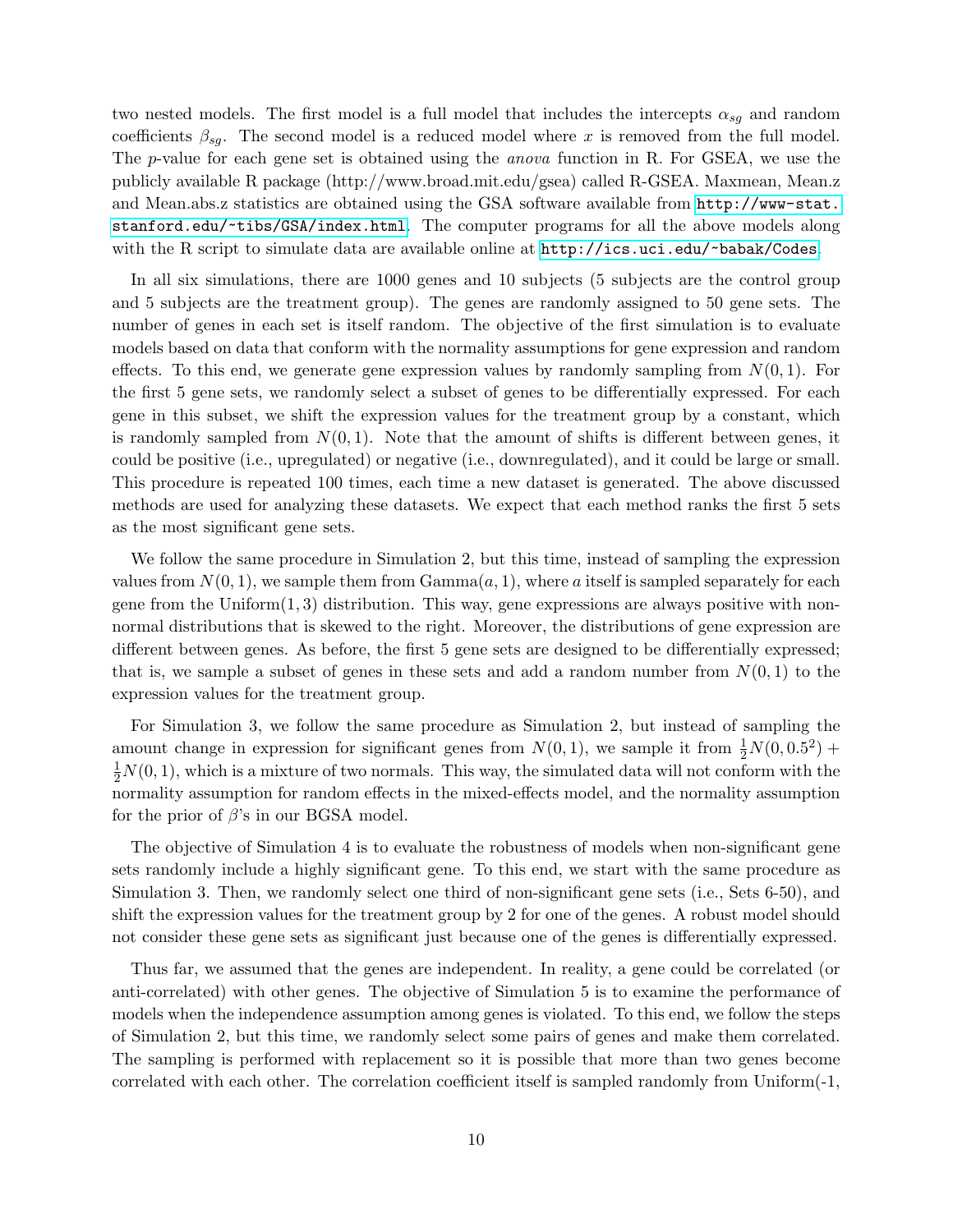#### 1).

Finally, Simulation 6 is designed to evaluate the performance of the models when the sets share common genes. This scenario occurs in real studies quite often. For this simulation, we follow the same steps as Simulation 5 (where some genes are correlated with each other), but this time, we repeatedly select some of the genes (the number of genes selected is itself random) and add them to two or more gene sets. To make sure the first 5 gene sets remain relatively more significant compared to other gene sets, we select non-significant genes with a higher probability compared to the significant ones (0.95 vs. 0.05). It is still possible that some of the significant genes appear in the sets that are not significant overall. This would create a situation similar to that of Simulation 4.

For our BGSA model, we ran 4000 Markov chain Monte Carlo (MCMC) iterations, and obtained the posterior samples after discarding the first 500 iterations (i.e., pre-convergence iterations). The convergence of the model was evaluated based on the trace plots of hyperparameters  $(\nu, \phi_0^2, \phi_1^2$  and  $\tau_s^2$ ).

The performance of each model is evaluated using the ROC curve which allows for simultaneous consideration of power (i.e., sensitivity) and type I error (i.e., 1-specificity) without setting an arbitrary cut-off for significance level. Each point on the curve represents the number of correctly identified significant gene sets (vertical axis) compared to the number of times a model identified a non significant gene set as significant (horizontal axis) for different cut-offs. A more accurate model will have an ROC curve further away from the diagonal line (random model) with perfect prediction corresponding to the (0, 1) point. The Area under the ROC curve (AUC) is used as a summary statistic to compare models. For a perfect model, the AUC is equal to 100%. For each simulation, we regard Sets 1-5 as true positive and all other sets as true negative.

Table [1](#page-11-0) shows the average (over 100 repetitions) of AUC values for alternative methods under different simulation settings. The corresponding standard errors are presented in parentheses. For Simulation 1, LME outperforms all other models. This was expected since the data in this simulation are generated exactly according to the assumptions of LME (i.e., gene expressions are normal, the random effects are normal, and  $\tau_s^2 = 0$  under the null). The BGSA model has the second best performance. Both LME and BGSA are significantly better than Maxmean, GSEA, Mean.z and Mean.abs.z (using paired t-tests, all the  $p$ -values are less than 0.001). In the rest of simulations, the BGSA model provides the best performance (the improvements over all other models are statistically significant with  $p$ -values less than 0.01). The violation of model assumptions (especially when the gene sets share common genes) has a more sever impact on LME compared to BGSA. Finally, our results shows that Maxmean outperforms GSEA in all six simulations. This is consistent with the findings of [Efron and Tibshirani](#page-14-9) [\(2007\)](#page-14-9).

## 4 Results for experimentally-derived data

We apply our method to an experimentally-derived data set obtained based on interrogating the mutation status of p53 in cancer cell lines from the NCI-60 collection [\(Ross et al., 2000\)](#page-15-10). This collection was created to explore gene expression in 60 cell lines using DNA microarrays prepared by robotically spotting 9,703 human cDNAs on glass microscope slides. The cDNAs included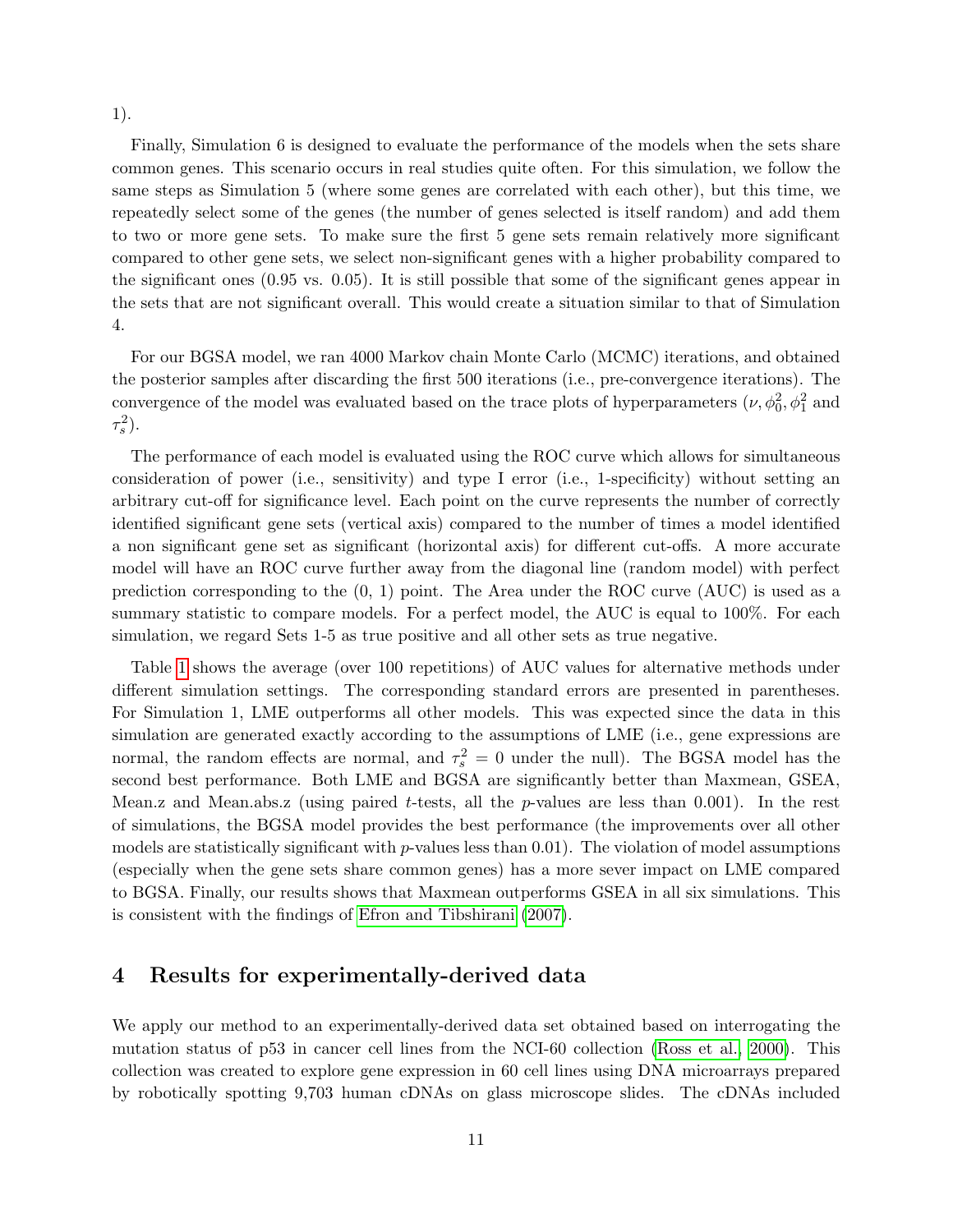<span id="page-11-0"></span>Table 1: Comparing our hierarchical Bayesian models to alternative approaches based on the average (presented in percentage) of area under the ROC curve (AUC) over 100 data sets for each simulation. The numbers in parentheses show the corresponding standard error for the average AUC.

|                                            | GSEA | Mean.z        | Mean.abs.z Maxmean         |               | LME           | <b>BGSA</b>                        |
|--------------------------------------------|------|---------------|----------------------------|---------------|---------------|------------------------------------|
| Simulation $1   66.1 (0.95)$               |      | 64.9 $(0.94)$ | $74.7(1.26)$ 81.4 $(1.17)$ |               | 89.1 $(0.94)$ | 86.5(1.08)                         |
| Simulation 2   60.4 (0.77) 65.0 (0.98)     |      |               | 69.6 $(1.15)$              | 77.2 (1.04)   | 77.8 (1.06)   | 82.5 $(1.02)$                      |
| Simulation 3   61.8 $(0.77)$ 61.1 $(0.82)$ |      |               | 66.0 $(1.01)$              | 68.8 $(1.11)$ |               | 71.0 $(1.14)$ 74.1 $(1.19)$        |
| Simulation 4   61.2 (0.78) 62.6 (0.89)     |      |               | 60.9(0.81)                 | 65.0 $(1.04)$ | 65.1 $(1.02)$ | 67.5 $(0.92)$                      |
| Simulation 5   61.8 $(0.89)$ 63.2 $(0.93)$ |      |               | 70.1(1.17)                 | 76.0(1.19)    |               | 78.0 $(1.22)$ <b>83.1</b> $(1.15)$ |
| Simulation 6   62.7 (0.81) 65.6 (0.99)     |      |               | 67.6 (1.02)                | 76.8(1.18)    |               | 74.9 $(1.17)$ <b>81.4</b> $(1.21)$ |

approximately 8,000 different genes. [Subramanian et al.](#page-15-4) [\(2005\)](#page-15-4) used these data to identify targets of the transcription factor p53, which regulates gene expression in response to various signals of cellular stress. They found the mutational status of the p53 gene for 50 of the NCI-60 cell lines using the IARC TP53 database [\(Olivier et al., 2002\)](#page-15-11). Out of 50 cell lines  $(n = 50)$ , 17 were classified as normal and the remaining 33 were classified as carrying mutations in the gene.

Using the curated gene sets available from the Molecular Signatures Database (MSigDB), we allocate genes into 522 gene sets. We use our BGSA to identify the gene sets that are significantly associated with p53 mutation status. The MCMC simulation ran for 2000 iterations of which the first 500 were discarded. Table [2](#page-12-0) shows the selected pathways by setting the cutoff for  $P(v_s = 0|D)$ at 0.1. While most of these gene sets are also identified as significant by Maxmean and GSEA, there are notable differences between the results based on these methods. For example, Cell Cycle Regulator, ATM, and BAD pathways, which appear in Table [2,](#page-12-0) are not selected as significant by [Efron and Tibshirani](#page-14-9) [\(2007\)](#page-14-9) and [Subramanian et al.](#page-15-4) [\(2005\)](#page-15-4). On the other hand, some pathways such as RAS and NGF are identified as significant by GSA but not by BGSA.

Both the ataxia telangiectasia gene (ATM) and BAD are strongly involved with p53. ATM encodes a protein kinase that acts as a tumor suppressor. ATM activation, via IR damage to DNA, stimulates DNA repair and blocks cell cycle progression. One mechanism through which this occurs is ATM dependent phosphorylation of p53, which causes growth arrest of the cell at a checkpoint to allow for DNA damage repair or can cause the cell to undergo apoptosis if the damage cannot be repaired. BAD, as a member of the BCL2 family, is also involved with the p53 pathway. BAD physically interacts with cytoplasmic p53 thereby preventing p53 from entering the nucleus. BAD mRNA and protein are increased in response to the upregulated expression of wild-type p53 but not the mutant p53 in cell lines.

One main concern about gene set analysis methods is how the size of gene sets influences the result. For our method, there is no strong relationship (the correlation coefficient is 0.07) between the number of genes in a gene set and  $P(v_s = 0|D)$ .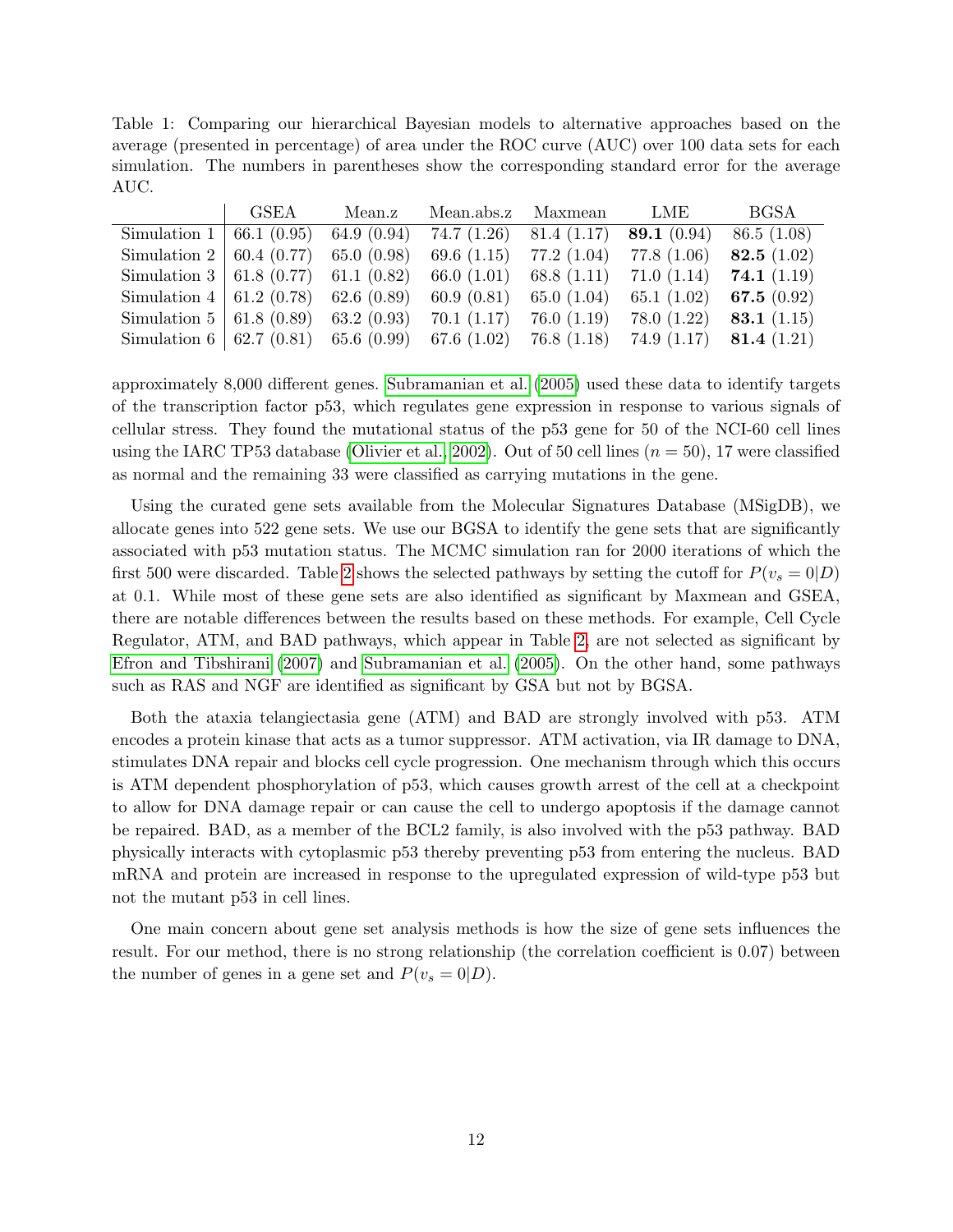<span id="page-12-0"></span>

| Gene set              | Number of genes | E    | $P(v=0 D)$ |
|-----------------------|-----------------|------|------------|
| p53 Pathway           | 16              | 0.34 | 0.004      |
| Radiation Sensitivity | 26              | 0.26 | 0.004      |
| p53 Hypoxia Pathway   | 20              | 0.28 | 0.011      |
| $p53$ Up              | 40              | 0.28 | 0.016      |
| Cell Cycle Regulator  | 23              | 0.19 | 0.023      |
| DNA Damage Signaling  | 90              | 0.15 | 0.047      |
| <b>ATM</b> Pathway    | 19              | 0.19 | 0.079      |
| g2 Pathway            | 23              | 0.17 | 0.091      |
| <b>BAD</b> Pathway    | 21              | 0.15 | 0.098      |

Table 2: List of significant gene sets in p53 dataset based on our BGSA model. The sets are selected by setting the cutoff for  $P(v = 0|D)$  at 0.1.

### 5 Discussion and future directions

We propose a new method for evaluating the significance of gene sets using a hierarchical Bayesian model. While simulation studies show that our approach outperforms other methods, such as GSEA and GSA, there are ways to further improve our model.

Compared to all other approaches discussed in this paper, our BGSA model is more computationally intensive. Using an implementation of R script on a Linux CentOS 5.3 machine with 2191 MHz processor speed, 2000 iterations of posterior sampling for p53 dataset takes approximately 20 minutes to run. This is much slower than, for example, the GSA model, which runs for 25 seconds on the same dataset (with 100 permutations).

In this paper, we assumed that the samples are independent. Our model could be modified for grouped observations. To do this, we can simply add another random intercept,  $\omega_{sgi}$ , that varies from one observation group to the other; that is we modify our model as follows:

$$
y_{sgij} = \alpha_{sg} + \omega_{sgi} + \beta_{sg} x_{ij} + \epsilon_{sgij}, \qquad g = 1, 2, \dots, \ell_s,
$$

where i is now the index for to the  $i<sup>th</sup>$  group of observations, and j is the index for observations within the group. The posterior sampling and inference remain as before.

Our hierarchical Bayesian model could also be extended for problems with multiple samples (e.g., experimental conditions). For example, the treatment group might be divided into different treatment options. For such problems, we can modify the prior for  $\beta$  as follows:

$$
\beta_{sgc} \sim N(0, \tau_s^2), \qquad c = 1, \ldots, C,
$$

where c is the index for the class group (e.g., experimental conditions), and  $\beta_{\text{sqc}}$  is the random effect parameter associated with class c. Note that the control group with  $c = 0$  is considered as the baseline, and  $x_i$  is now a vector of dummy variables. In this setting, all  $\beta$ 's in a set are still controlled by one hyperparameter,  $\tau_s^2$ . Alternatively, we could have an additional hyperparameter for each gene

$$
\beta_{sgc} \sim N(0, \tau_s^2 \rho_{sg}^2)
$$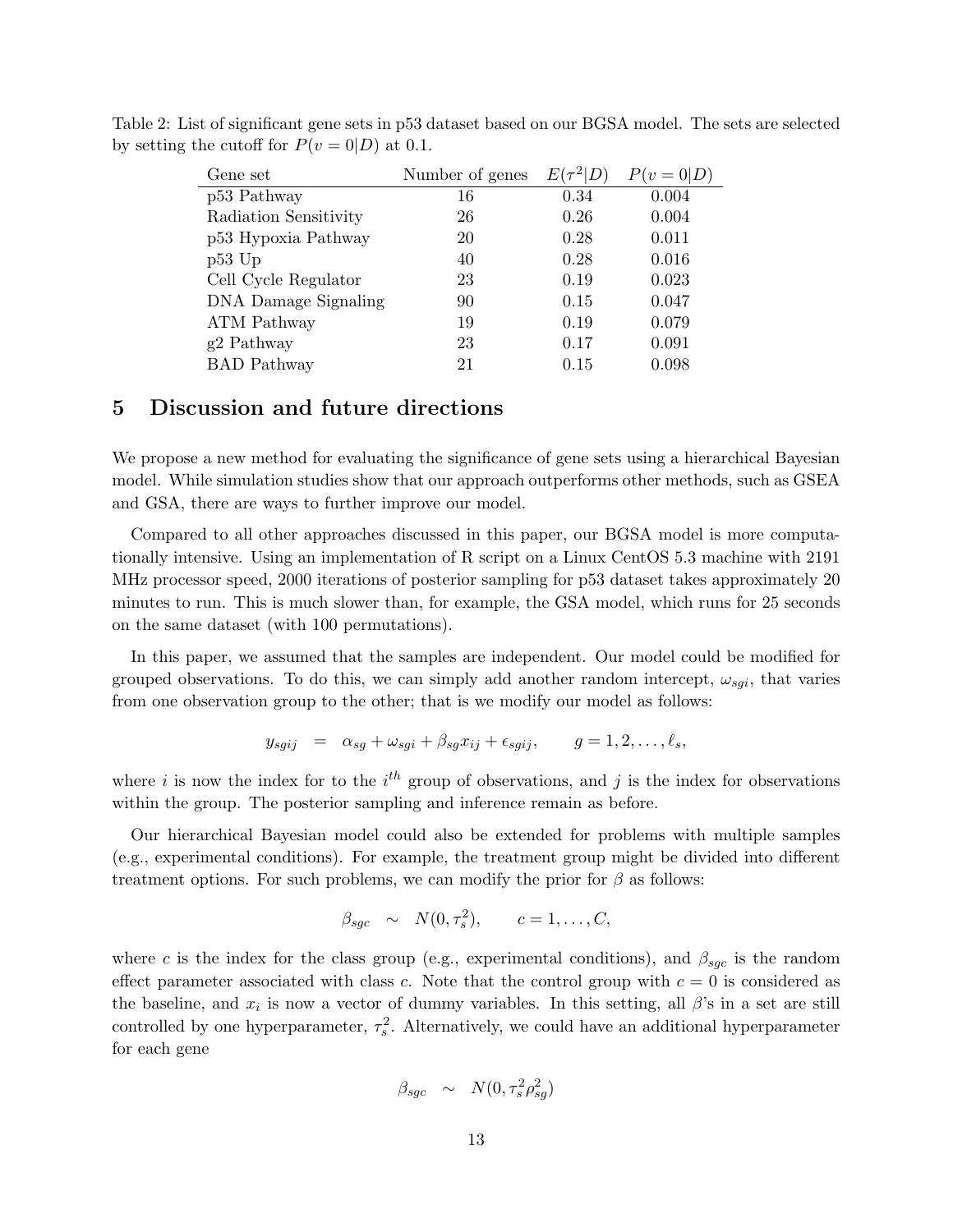This way,  $\rho_{sg}$  controls all  $\beta$ 's associated with gene g in set s. This setting makes it easier for the variance of  $\beta_{sq}$  to shrink towards zero if a gene is not significant (i.e., its corresponding  $\beta$ 's are small) while other genes in the set seem to be significant. If the set as a whole is not signifiant, the posterior distribution of  $\tau_s$  will shrink towards zero to make all  $\beta$ 's (that are associated with set s) small simultaneously.

Currently, our method does not take into account possible overlaps between gene sets. In reality, the gene sets are not mutually exclusive. Our approach could easily be extended to take into account the overlaps between gene sets. We could, for example, modify our prior such that gene sets that include common genes share common hyperparameters. Without loss of generality, consider two gene sets  $S_s = \{G_1, G_2, \ldots, G_q, G_{s,q+1}, G_{s,q+2}, \ldots, G_{s\ell_s}\}\$  and  $S_r =$  $\{G_1, G_2, \ldots, G_q, G_{r,q+1}, G_{r,q+2}, \ldots, G_{r\ell_r}\}\$  that share q genes:  $\{G_1, \ldots, G_q\}$ . We can use the following priors for  $\beta$ 's to account for the overlap:

$$
\beta_1, \dots, \beta_q | \tau_{rs} \sim N(0, \tau_{rs}^2)
$$
  

$$
\beta_{s,q+1}, \dots, \beta_{s\ell_s} | \tau_{rs}, \tau_s \sim N(0, \tau_s^2 + \tau_{rs}^2)
$$
  

$$
\beta_{r,q+1}, \dots, \beta_{r\ell_r} | \tau_{rs}, \tau_r \sim N(0, \tau_r^2 + \tau_{rs}^2)
$$

This way, if the common genes are not significant, their corresponding hyperparameter,  $\tau_{rs}^2$ , shrinks towards zero, and the significance of sets  $S_s$  and  $S_r$  would depend solely on the non-overlapping genes. However, if the common genes are in fact significant,  $\tau_{rs}^2$  moves away from zero and contributes to the overall significance of both gene sets.

The method proposed in this paper regards the gene sets as known and fixed, as is done in GSA and GSEA. Therefore, none of these methods take into account the uncertainty regarding the grouping of genes. In reality, there are many ways to group genes depending on which biological aspect we consider. A similar concern is recently discussed by [Shen and West](#page-15-12) [\(2008\)](#page-15-12). Our hierarchical Bayesian model could address this issue by assuming multiple grouping schemes each with its own separate set of hyperparameters.

While the main motivating application for our proposed model is identifying signaling pathways (each pathway is associated with a collection of interconnected genes), our method could be applied to a wide range of problems, for which a large number of hypotheses are grouped into subsets of related hypotheses according to some prior information. One such problem is functional neuroimaging for human brain mapping, to study normal versus pathological brain functions. A typical experiment in this area involves assessing a large number of pixels (each pixel representing a small area of brain tissue). It is possible to group pixels such that each subset of pixels represents a different brain region. Another possible application for our method is analysis of single-nucleotide polymorphisms (SNPs) in genome-wide association studies, in which the objective is to identify and characterize genetic variants related to common complex diseases. These studies commonly focus on haplotypes (a set of statistically associated SNPs that are transmitted together as a block) on a single chromatid. More recently, there has also been suggestions to focus on pathways in genome-wide association studies (see for example, [Luan and Li, 2008\)](#page-14-12).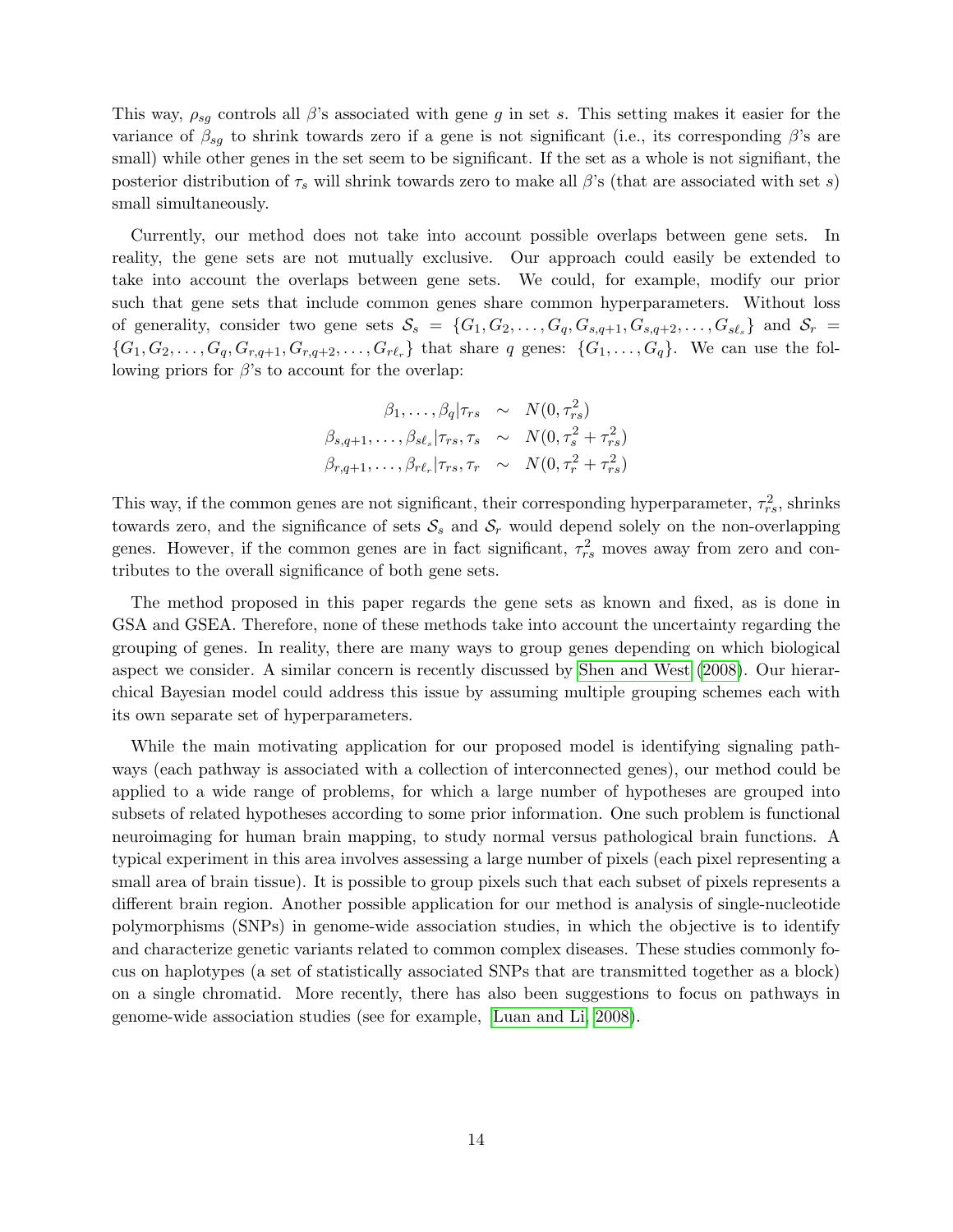# Acknowledgements

The authors also gratefully acknowledge the Young Clinical Scientist Award from FAMRI and NIH funding from U54CA11967 and U56CA112973.

## References

- <span id="page-14-0"></span>Baldi, P. and A. Long (2001). A bayesian framework for the analysis of microarray expression data: regularised t-test and statistical inferences of gene expression changes. Bioinformatics 17, 509–519.
- <span id="page-14-8"></span>Barry, W., A. Nobel, and F. Wright (2005). Significance analysis of functional categories in gene expression studies: a structured permutation approach. Bioinformatics 21, 1943–1949.
- <span id="page-14-10"></span>Damian, D. and M. Gorfine (2004). Statistical concerns about the GSEA procedure. Nature Genetics 36 (663), doi: 10.1038/ng0704–663a.
- <span id="page-14-5"></span>Delmar, P., S. Robin, D. Roux, and J. Daudin (2005). Mixture model on the variance for differential analysis of gene expression data. Journal of the Royal Statistical Society,  $C$  54, 31–50.
- <span id="page-14-6"></span>Do, K., P. Müller, and F. Tang (2005). A bayesian mixture model for differential gene expression. Journal of the Royal Statistical Society: Series C (Applied Statistics) 54 (3), 627–644.
- <span id="page-14-9"></span>Efron, B. and R. Tibshirani (2007). On testing the significance of sets of genes. Annals of Applied *Statistics*  $1(1)$ , 107–129.
- <span id="page-14-1"></span>Efron, B., R. Tibshirani, J. D. Storey, and V. Tusher (2001). Empirical bayes analysis of a microarray experiment. Journal of the American Statistical Association  $96(456)$ , 1151–1160.
- <span id="page-14-11"></span>George, E. I. and R. E. Mcculloch (1993). Variable selection via gibbs sampling. Journal of the American Statistical Association 88 (423), 881–889.
- <span id="page-14-2"></span>Gottardo, R. (2003). Statistical analysis of microarray data: a Bayesian approach. Biostatistics  $\lambda$ , 597–620.
- <span id="page-14-3"></span>Ishwaran, H. and J. S. Rao (2003). Detecting differentially expressed genes in microarrays using bayesian model selection. J. Amer. Statist. Assoc 98, 438–455.
- <span id="page-14-4"></span>Ishwaran, H. and J. S. Rao (2005). Spike and slab gene selection for multigroup microarray data. J. Amer. Statist. Assoc 100, 764–780.
- <span id="page-14-12"></span>Luan, Y. and H. Li (2008). Group Additive Regression Models for Analysis of Genomic Data. Biostatistics 9, 100–113.
- <span id="page-14-7"></span>Mootha, V. K., C. Lindgren, K. Eriksson, A. Subramanian, S. Sihag, J. Lehar, P. Puigserver, M. Carlsson, E. Ridderstrale, E. Laurila, N. Houstis, M. Daly, N. Patterson, J. Mesirov, T. Golub, P. Tamayo, P. Spiegelman, E. S. Lander, J. Hirschhorn, D. Altshuler, and L. Groop (2003). PGC-1alpha-responsive genes involved in oxidative phosphorylation are coordinately downregulated in human diabetes. Nature Genetics  $4, 267 - 273$ .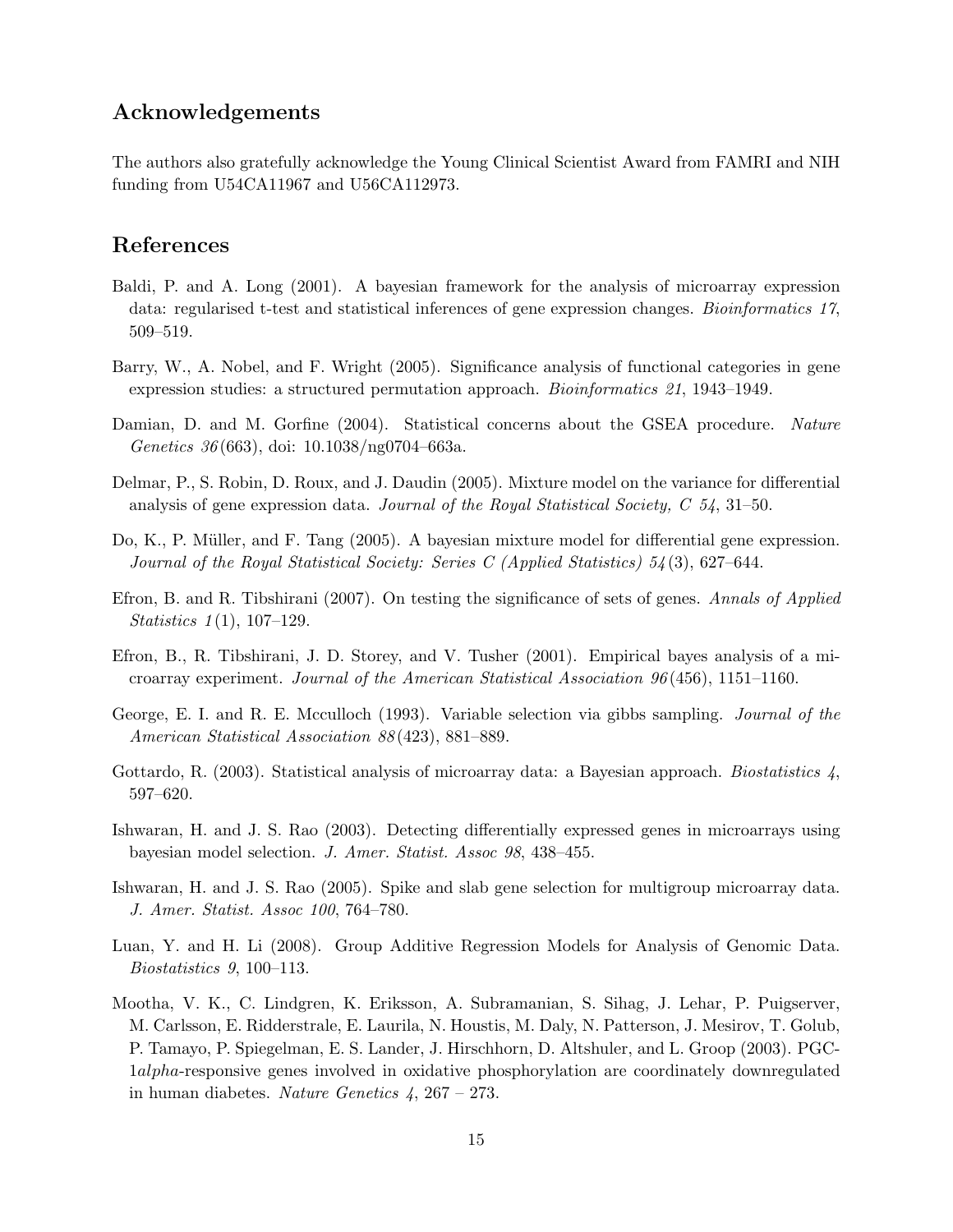<span id="page-15-9"></span>Neal, R. M. (2003). Slice sampling. Annals of Statistics 31 (3), 705–767.

- <span id="page-15-0"></span>Newton, M., C. Kendziorski, C. Richmond, B. FR, and T. KW (2001). On differential variability of expression ratios: improving statistical inference about gene expression changes from microarray data. Journal of Computational Biology  $8(1)$ , 37-52.
- <span id="page-15-7"></span>Newton, M., F. Quintana, J. den Boon, S. Sengupta, and P. Ahlquist (2007). Random-set methods identify distinct aspects of the enrichment signal in gene-set analysis. The Annals of Applied Statistics 1, 85–106.
- <span id="page-15-11"></span>Olivier, M., R. Eeles, M. Hollstein, M. A. Khan, C. C. Harris, and P. Hainaut (2002). The iarc tp53 database: New online mutation analysis and recommendations to users. Human Mutation  $19(6)$ , 607–614.
- <span id="page-15-3"></span>Opgen-Rhein, R. and K. Strimmer (2007). Accurate Ranking of Differentially Expressed Genes by a Distribution-Free Shrinkage Approach. Statistical Applications in Genetics and Molecular *Biology*  $6(1)$ , Article 9.
- <span id="page-15-5"></span>Pavlidis, P., D. Lewis, and W. Noble (2002). Exploring gene expression data with class scores. In Proceedings of the Seventh Annual Pacific Symposium on Biocomputing (PSB 00).
- <span id="page-15-6"></span>Rahnenfuhrer, J., F. Domingues, J. Maydt, and L. T. (2004). Calculating the statistical significance of changes in pathway activity from gene expression data. Statistical Applications in Genetics and Molecular Biology 3, Article 16.
- <span id="page-15-10"></span>Ross, D. T., U. Scherf, M. Eisen, C. Perou, C. Rees, P. Spellman, V. Iyer, S. Jeffrey, M. Van de Rijn, M. Waltham, A. Pergamenschikov, J. Lee, D. Lashkari, D. Shalon, T. Myers, J. Weinstein, D. Botstein, and P. Brown (2000). Systematic variation in gene expression patterns in human cancer cell lines. Nature Genetics 24 (3), 227–235.
- <span id="page-15-12"></span>Shen, H. and M. West (2008). Bayesian modeling for biological pathway annotation of genomic signatures. Technical report, Duke University.
- <span id="page-15-2"></span>Smyth, G. K. (2004). Linear models and empirical bayes methods for assessing differential expression in microarray experiments. Statistical Applications in Genetics and Molecular Biology 3, Article 3.
- <span id="page-15-4"></span>Subramanian, A., P. Tamayo, V. K. Mootha, S. Mukherjee, B. L. Ebert, M. A. Gillette, A. Paulovich, S. L. Pomeroy, T. R. Golub, E. S. Lander, and J. P. Mesirov (2005). Gene set enrichment analysis: A knowledge-based approach for interpreting genome-wide expression profiles. Proceedings of the National Academy of Sciences 102 (43), 15545–15550.
- <span id="page-15-8"></span>Tanner, M. A. and W. H. Wong (1987). The calculation of posterior distributions by data augmentation. Journal of the American Statistical Association 82 (398), 528–540.
- <span id="page-15-1"></span>Tusher, V., R. Tibshirani, and G. Chu (2001). Significance analysis of microarrays applied to the ionizing radiation response. PNAS 98, 5116–5121.